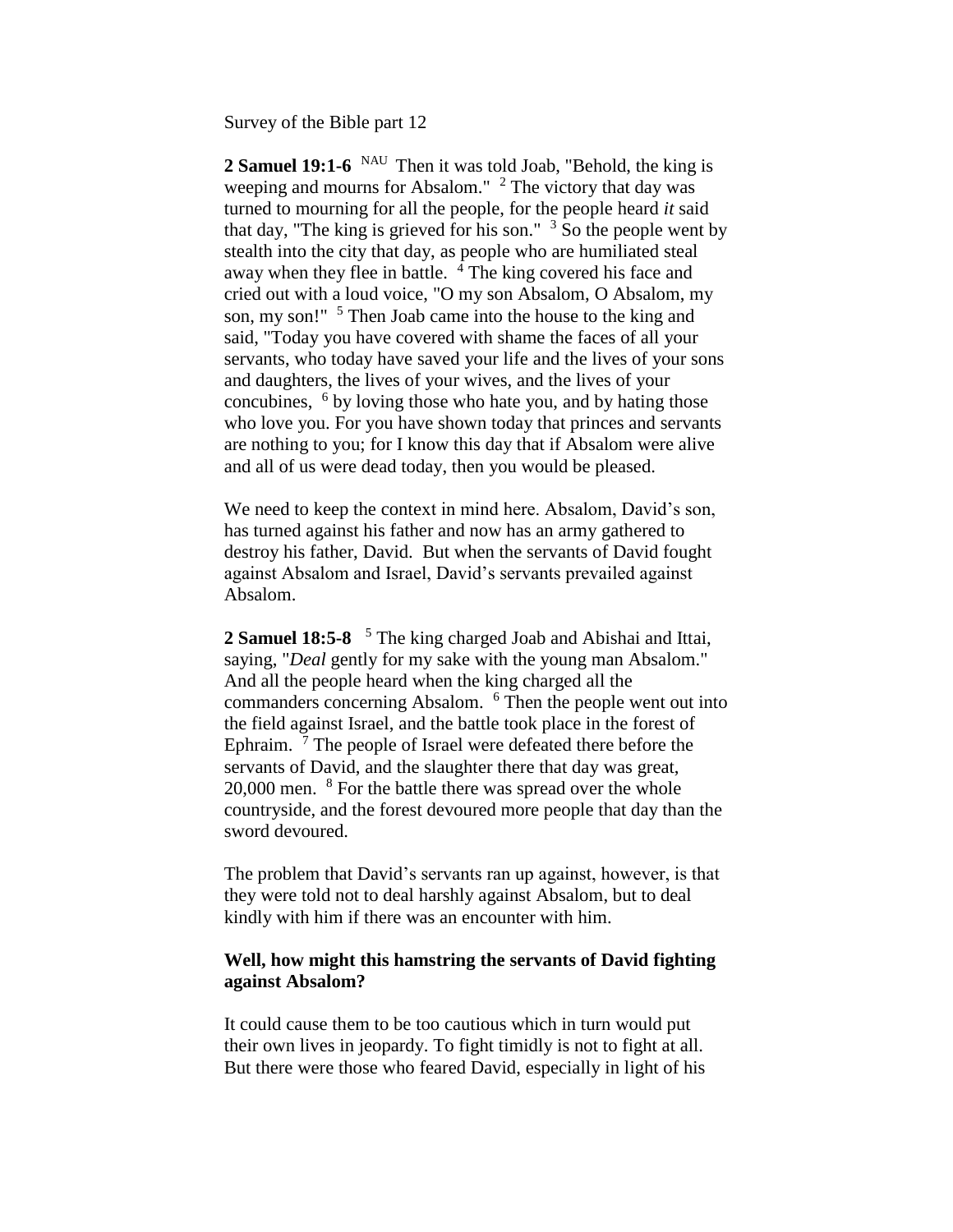attitude toward Saul when he learned that an individual took Saul's life and then reported that to David.

The man thought he was doing David a favor by destroying David's enemy. But it turned out that David killed the young man because he had killed "God's anointed". And so, when David tells his servants to deal kindly with his son Absalom the message was clear; don't kill him.

And in the course of the battle the opportunity arises to kill Absalom.

2 **Samuel 18:9-12** <sup>9</sup> Now Absalom happened to meet the servants of David. For Absalom was riding on *his* mule, and the mule went under the thick branches of a great oak. And his head caught fast in the oak, so he was left hanging between heaven and earth, while the mule that was under him kept going.  $10$  When a certain man saw *it*, he told Joab and said, "Behold, I saw Absalom hanging in an oak." <sup>11</sup> Then Joab said to the man who had told him, "Now behold, you saw *him*! Why then did you not strike him there to the ground? And I would have given you ten *pieces* of silver and a belt." <sup>12</sup> The man said to Joab, "Even if I should receive a thousand *pieces of* silver in my hand, I would not put out my hand against the king's son; for in our hearing the king charged you and Abishai and Ittai, saying, 'Protect for me the young man Absalom!'

But, not surprisingly, the men who were under Joab would not kill him. But Joab doesn't share their attitude. In fact, Joab has a history with David. Joab was a warrior and one of David's commanders. A man by the name of Abner was once a friend of David's, but turned against him at some point and fought against him.

Joab and his brothers pursued Abner and Abner ends up killing the brother of Joab. His name was Asahel. Of course Joab wants revenge but David wants no part of killing one of his old friends and warns Joab against such a thing.

But Joab pays no attention to David's warning and when the opportunity comes he kills Abner. David wasn't happy about this, but knows the importance of such a warrior as Joab, but makes it clear to Israel that he had nothing to do with Abner's death.

And so, essentially, Joab doesn't care about what David thinks, and doesn't seem to fear him as the others do. And this is made clear after David's warning not to harm Absalom. Though others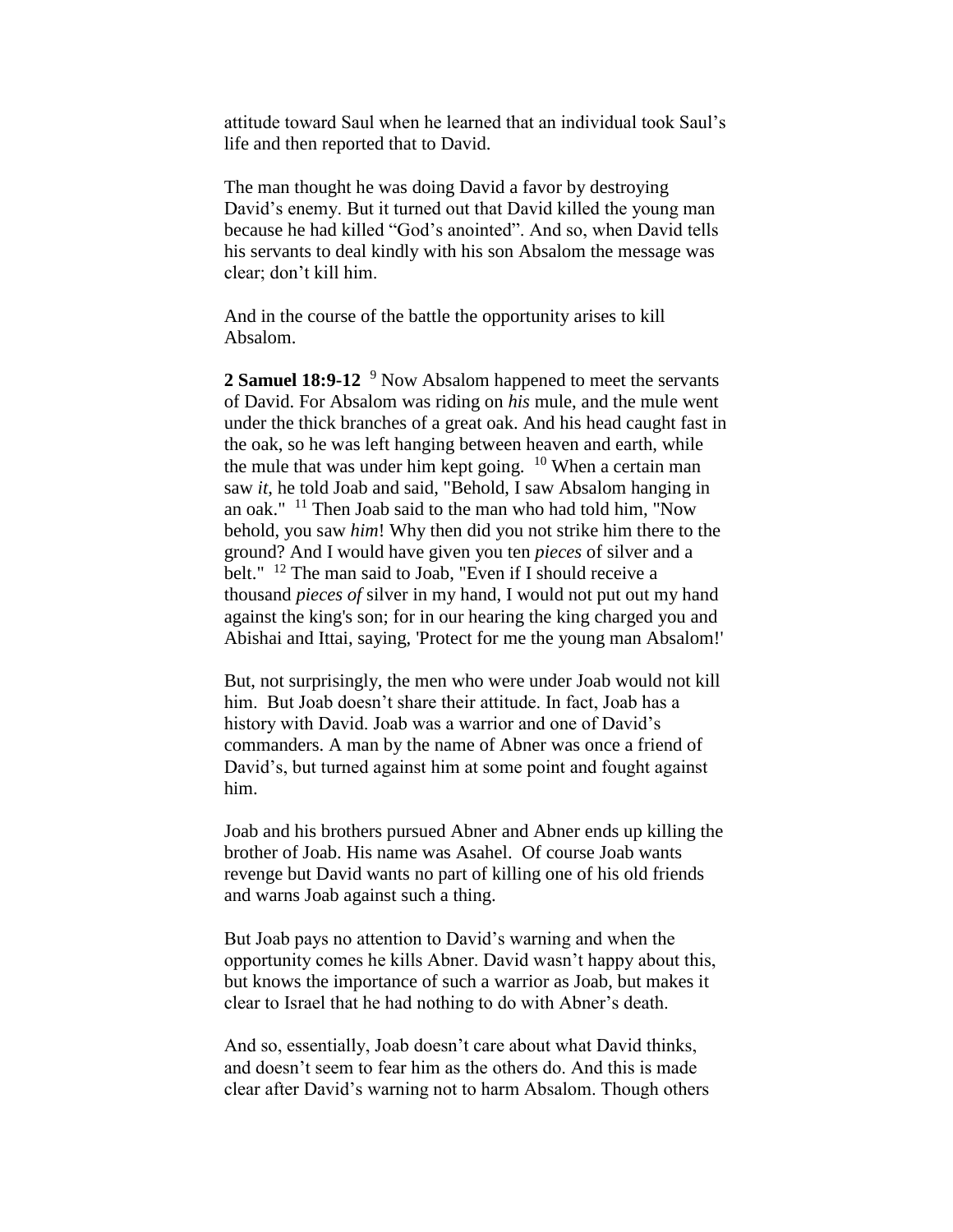will not kill Absalom Joab has no problem with that, because he is an enemy.

**2 Samuel 18:14-18** <sup>14</sup> Then Joab said, "I will not waste time here with you." So he took three spears in his hand and thrust them through the heart of Absalom while he was yet alive in the midst of the oak. <sup>15</sup> And ten young men who carried Joab's armor gathered around and struck Absalom and killed him. <sup>16</sup> Then Joab blew the trumpet, and the people returned from pursuing Israel, for Joab restrained the people. <sup>17</sup> They took Absalom and cast him into a deep pit in the forest and erected over him a very great heap of stones. And all Israel fled, each to his tent.  $18$  Now Absalom in his lifetime had taken and set up for himself a pillar which is in the King's Valley, for he said, "I have no son to preserve my name." So he named the pillar after his own name, and it is called Absalom's Monument to this day.

## **By the way, how do you thrust 3 spears through the heart of a man and not kill him, to where 10 other men come behind that attack and finally strike and kill Absalom?**

The word heart here in 14 is a Hebrew word that could also be translated inner man. It is very likely that what Joab did was to take each spear, one at a time, and thrust it through the belly of Absalom.

Joab was a warrior and knew how to kill people. If he had wanted to kill Absalom with one spear he could easily have done it, especially in light of the fact that Absalom was hanging defenseless from a tree. But he takes three spears and places them strategically through the belly of Absalom.

## **What was he in essence doing to Absalom?**

Making him suffer. Even in those days they knew what vital organs needed to be hit to kill someone instantly. If you look at the anatomy of a person all of the vital organs are in the middle of the chest and upper abdomen.

So, if you could impale someone without hitting the vital organs you could cause irreversible damage without killing someone instantly. And the way you do that is to move below the vital organs and pierce the intestines. And in all likelihood this is exactly what Joab did.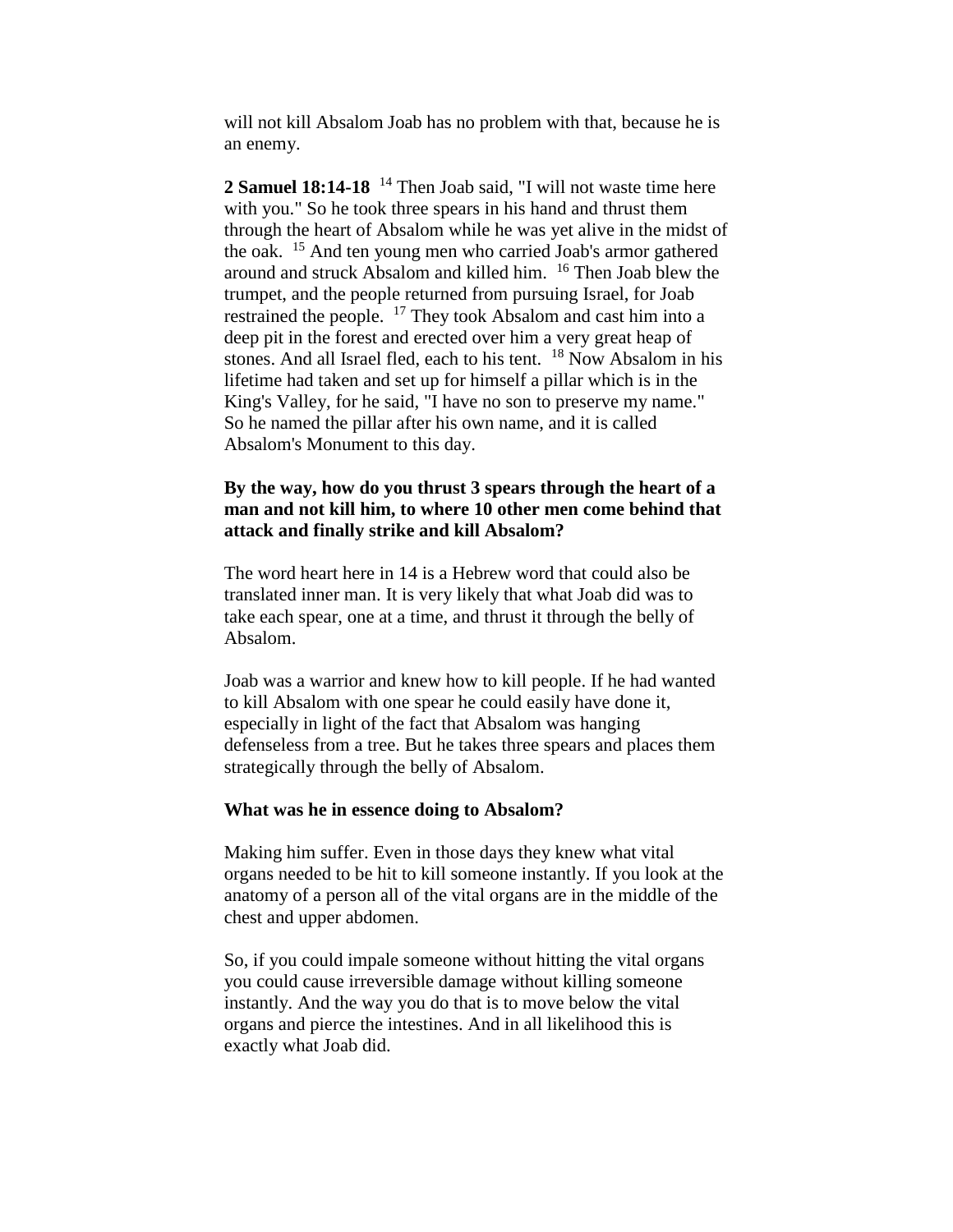So, now Absalom is hanging from this tree with three spears completely through his body, suffering tremendous pain as he slowly bleeds out. And as this is happening Joab's armor bearers gather around Absalom and take their turns, probably with swords and spears and slowly kill Absalom.

This was an execution that could have take several minutes. There is a sense in which Joab had disdain for David's request to deal kindly with Absalom, but he had even more disdain for Absalom who had the audacity to raise a hand against his father, David, the anointed King of Israel.

Well, David finally gets the news that Absalom is dead and we read about it at the end of the 18<sup>th</sup> chapter.

**2 Samuel 18:33** <sup>33</sup> The king was deeply moved and went up to the chamber over the gate and wept. And thus he said as he walked, "O my son Absalom, my son, my son Absalom! Would I had died instead of you, O Absalom, my son, my son!"

It's obvious that David loved his son and would have done anything to turn him back, but Absalom was unwilling.

But this isn't over. Joab is incensed over David's attitude about this whole incident with the death of Absalom. Keep in mind that many of David's servants fell in battle because of Absalom's treason. These people put their lives on the line for David. But David, mourns not for them, but only for his son, who hated him and wanted to kill him and his family.

**2 Samuel 19:5-8**  <sup>5</sup> Then Joab came into the house to the king and said, "Today you have covered with shame the faces of all your servants, who today have saved your life and the lives of your sons and daughters, the lives of your wives, and the lives of your concubines, <sup>6</sup> by loving those who hate you, and by hating those who love you. For you have shown today that princes and servants are nothing to you; for I know this day that if Absalom were alive and all of us were dead today, then you would be pleased. <sup>7</sup> "Now therefore arise, go out and speak kindly to your servants, for I swear by the LORD, if you do not go out, surely not a man will pass the night with you, and this will be worse for you than all the evil that has come upon you from your youth until now." <sup>8</sup> So the king arose and sat in the gate. When they told all the people, saying, "Behold, the king is sitting in the gate," then all the people came before the king. Now Israel had fled, each to his tent.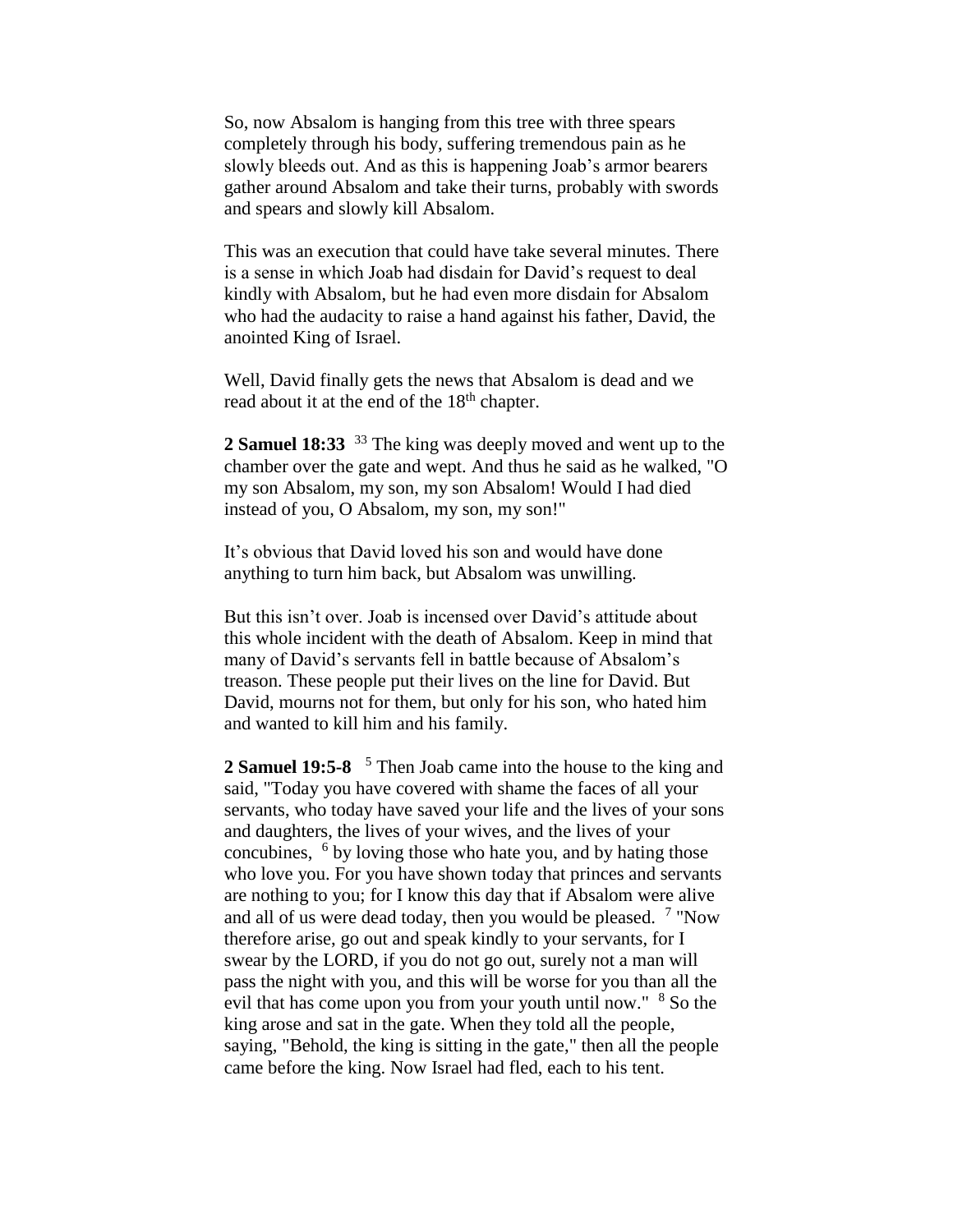Now that the rebellion of Absalom was over, the sons of Israel who followed him humble themselves to accept David as the Lord's anointed King over Israel and David is allowed to come back to Jerusalem to take his rightful place on the throne in Jerusalem.

Well, you would think that after all of the bloodshed between the tribes of Israel that they would be ready for peace and accept David as their king. Well, you would think wrong. Because as soon as David comes back to Jerusalem there is another faction not willing to follow him. This faction is led by a man by the name of Sheba.

2 Samuel 20:1-2 <sup>NAU</sup> Now a worthless fellow happened to be there whose name was Sheba, the son of Bichri, a Benjamite; and he blew the trumpet and said, "We have no portion in David, Nor do we have inheritance in the son of Jesse; Every man to his tents, O Israel!"  $2$  So all the men of Israel withdrew from following David *and* followed Sheba the son of Bichri; but the men of Judah remained steadfast to their king, from the Jordan even to Jerusalem.

**Well, David knew that Sheba was going to be a problem with the peace in the land and knew he had to be destroyed. Well, who in your army would you trust to destroy an enemy of David, a man who has been faithful to David even when David couldn't see through his love to hold back from destroying one of his enemies even his son, Absalom?**

It sound like a job for Joab. And it was.

**2 Samuel 20:6-7**  <sup>6</sup> And David said to Abishai, "Now Sheba the son of Bichri will do us more harm than Absalom; take your lord's servants and pursue him, so that he does not find for himself fortified cities and escape from our sight." <sup>7</sup> So Joab's men went out after him, along with the Cherethites and the Pelethites and all the mighty men; and they went out from Jerusalem to pursue Sheba the son of Bichri.

Well, they pursued Sheba and found him holed up in a town called Abel. Joab was ready to raze the town to kill Sheba but a woman in the town pleaded with Joab not to destroy everyone to get one man, and he agreed. She told him to wait outside the city and that the people of the city would deal with the problem.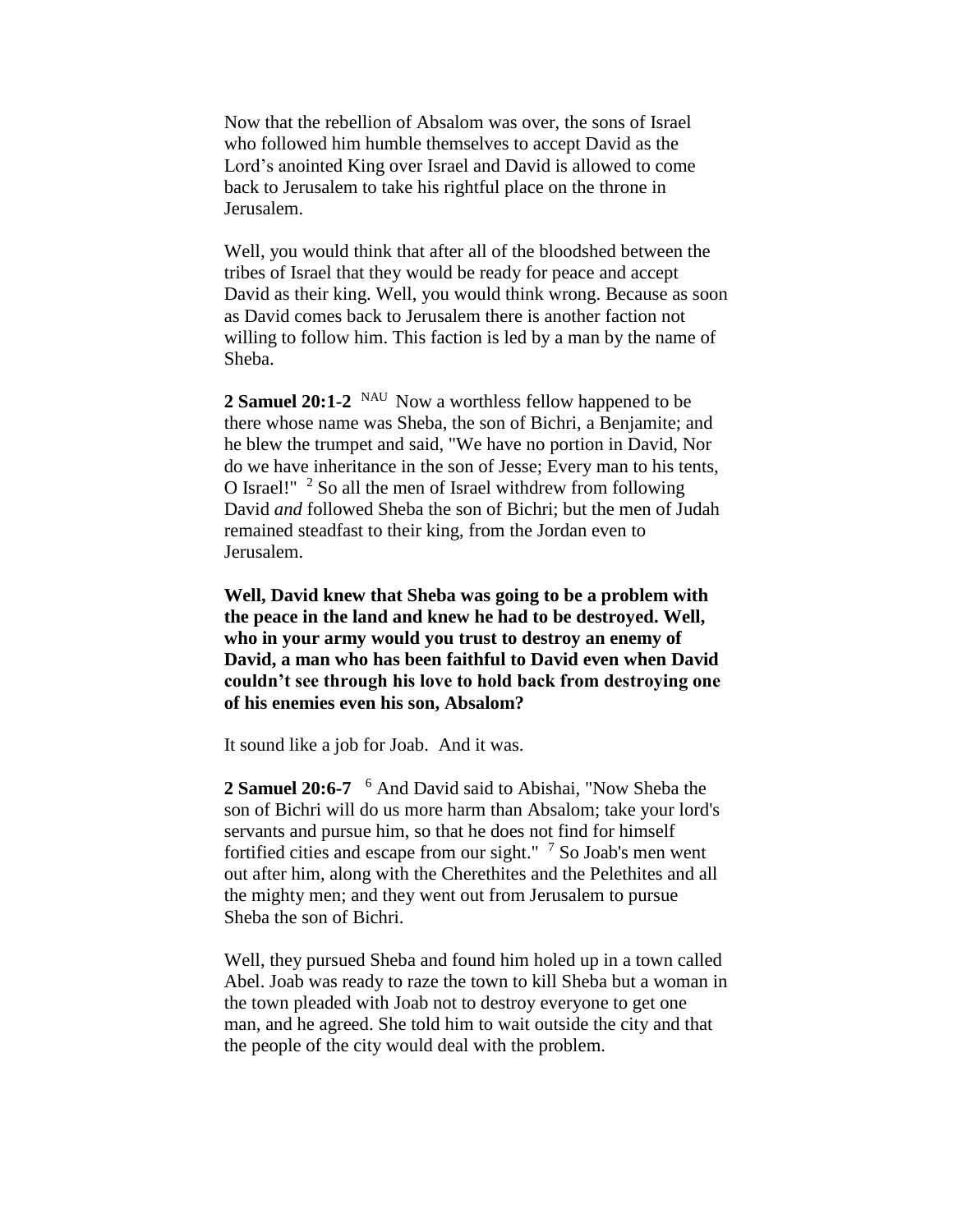**2 Samuel 20:22** <sup>22</sup> Then the woman wisely came to all the people. And they cut off the head of Sheba the son of Bichri and threw it to Joab. So he blew the trumpet, and they were dispersed from the city, each to his tent. Joab also returned to the king at Jerusalem.

Chapter 21 deals with David avenging the Gibeonites. You might remember that when Joshua came in the land of the Canaanites they were on a mission to destroy all of the inhabitants of the land.

The Gibeonites knew that God was with Israel and they knew that God would destroy them and so they trick the leaders of Israel to make a covenant with them not to destroy them and in turn they would serve Israel.

**Joshua 9:22-27** <sup>22</sup> Then Joshua called for them and spoke to them, saying, "Why have you deceived us, saying, 'We are very far from you,' when you are living within our land?  $23$  "Now therefore, you are cursed, and you shall never cease being slaves, both hewers of wood and drawers of water for the house of my God." <sup>24</sup> So they answered Joshua and said, "Because it was certainly told your servants that the LORD your God had commanded His servant Moses to give you all the land, and to destroy all the inhabitants of the land before you; therefore we feared greatly for our lives because of you, and have done this thing.  $25$  "Now behold, we are in your hands; do as it seems good and right in your sight to do to us." <sup>26</sup> Thus he did to them, and delivered them from the hands of the sons of Israel, and they did not kill them. <sup>27</sup> But Joshua made them that day hewers of wood and drawers of water for the congregation and for the altar of the LORD, to this day, in the place which He would choose.

And so, Joshua made a covenant with them never to harm them. They lived with Israel for many years in peace as they served Israel. But that covenant would be broken by Saul and he put the Gibeonites to death. David wanted to honor that covenant when the Gibeonites approached him.

He asked them what would appease their wrath and they said the only thing they wanted was the death of 7 of Saul's sons.

**2 Samuel 21:4-9**  <sup>4</sup> Then the Gibeonites said to him, "We have no *concern* of silver or gold with Saul or his house, nor is it for us to put any man to death in Israel." And he said, "I will do for you whatever you say."  $5$  So they said to the king, "The man who consumed us and who planned to exterminate us from remaining within any border of Israel, <sup>6</sup> let seven men from his sons be given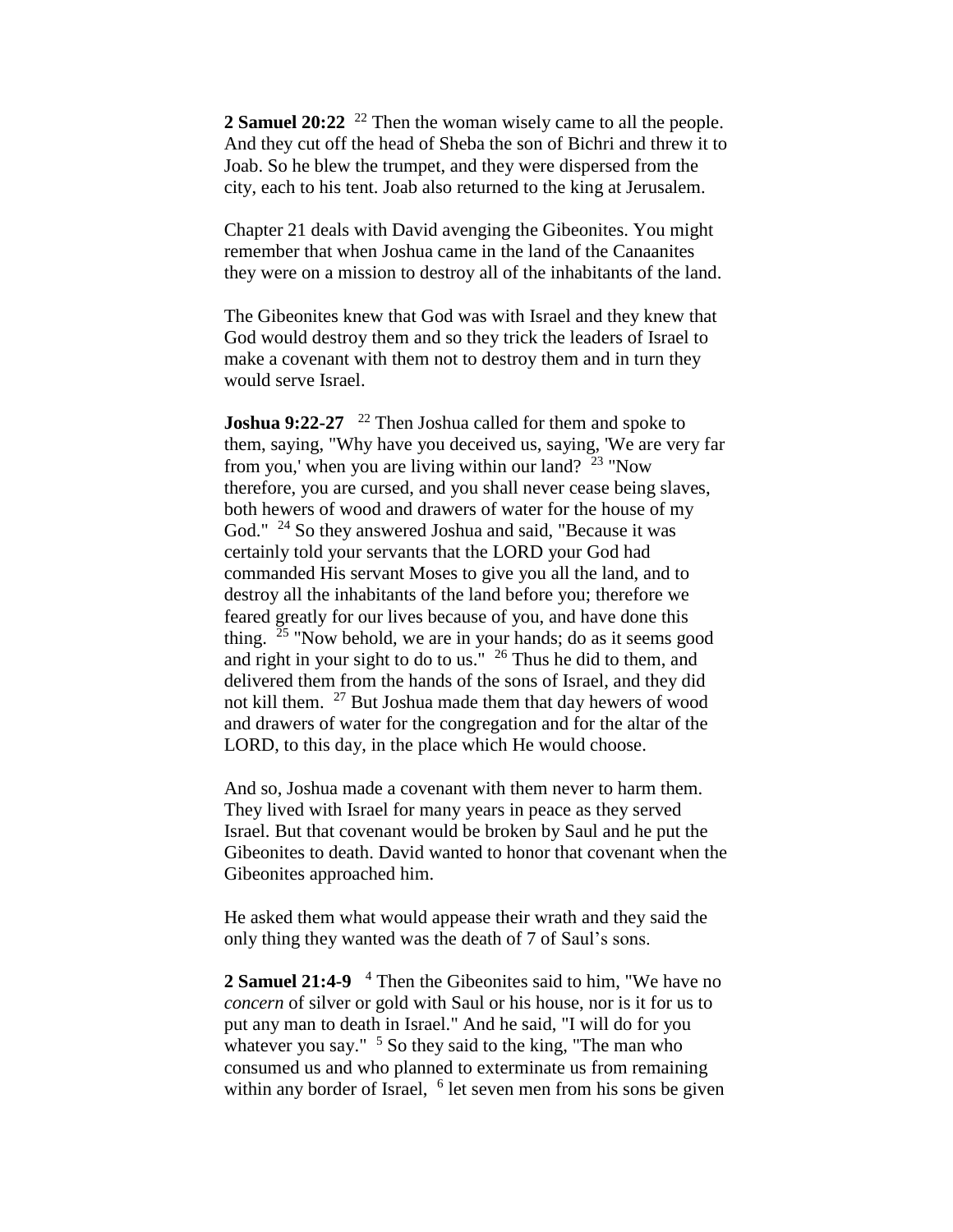to us, and we will hang them before the LORD in Gibeah of Saul, the chosen of the LORD." And the king said, "I will give *them*." <sup>7</sup> But the king spared Mephibosheth, the son of Jonathan the son of Saul, because of the oath of the LORD which was between them, between David and Saul's son Jonathan. <sup>8</sup> So the king took the two sons of Rizpah the daughter of Aiah, Armoni and Mephibosheth whom she had borne to Saul, and the five sons of Merab the daughter of Saul, whom she had borne to Adriel the son of Barzillai the Meholathite.  $9$  Then he gave them into the hands of the Gibeonites, and they hanged them in the mountain before the LORD, so that the seven of them fell together; and they were put to death in the first days of harvest at the beginning of barley harvest.

As we come to the end of 2Samuel we find that it doesn't end well, for David will sin against the Lord by numbering the house of Israel so as to puff himself up.

2 Samuel 24:1-4 <sup>NAU</sup> Now again the anger of the LORD burned against Israel, and it incited David against them to say, "Go, number Israel and Judah."  $2$  The king said to Joab the commander of the army who was with him, "Go about now through all the tribes of Israel, from Dan to Beersheba, and register the people, that I may know the number of the people."  $3$  But Joab said to the king, "Now may the LORD your God add to the people a hundred times as many as they are, while the eyes of my lord the king *still*  see; but why does my lord the king delight in this thing?"  $4$ Nevertheless, the king's word prevailed against Joab and against the commanders of the army. So Joab and the commanders of the army went out from the presence of the king to register the people of Israel.

Nevertheless, the king's word prevailed against Joab and against the commanders of the army. So Joab and the commanders of the army went out from the presence of the king to register the people of Israel.

Once again, Joab is by David's side and once again he's trying to watch David's back by putting caution to this thing, but David doesn't listen. Finally, after the census is taken David realizes his sin.

2 **Samuel 24:10-25** <sup>10</sup> Now David's heart troubled him after he had numbered the people. So David said to the LORD, "I have sinned greatly in what I have done. But now, O LORD, please take away the iniquity of Your servant, for I have acted very foolishly."  $11$  When David arose in the morning, the word of the LORD came